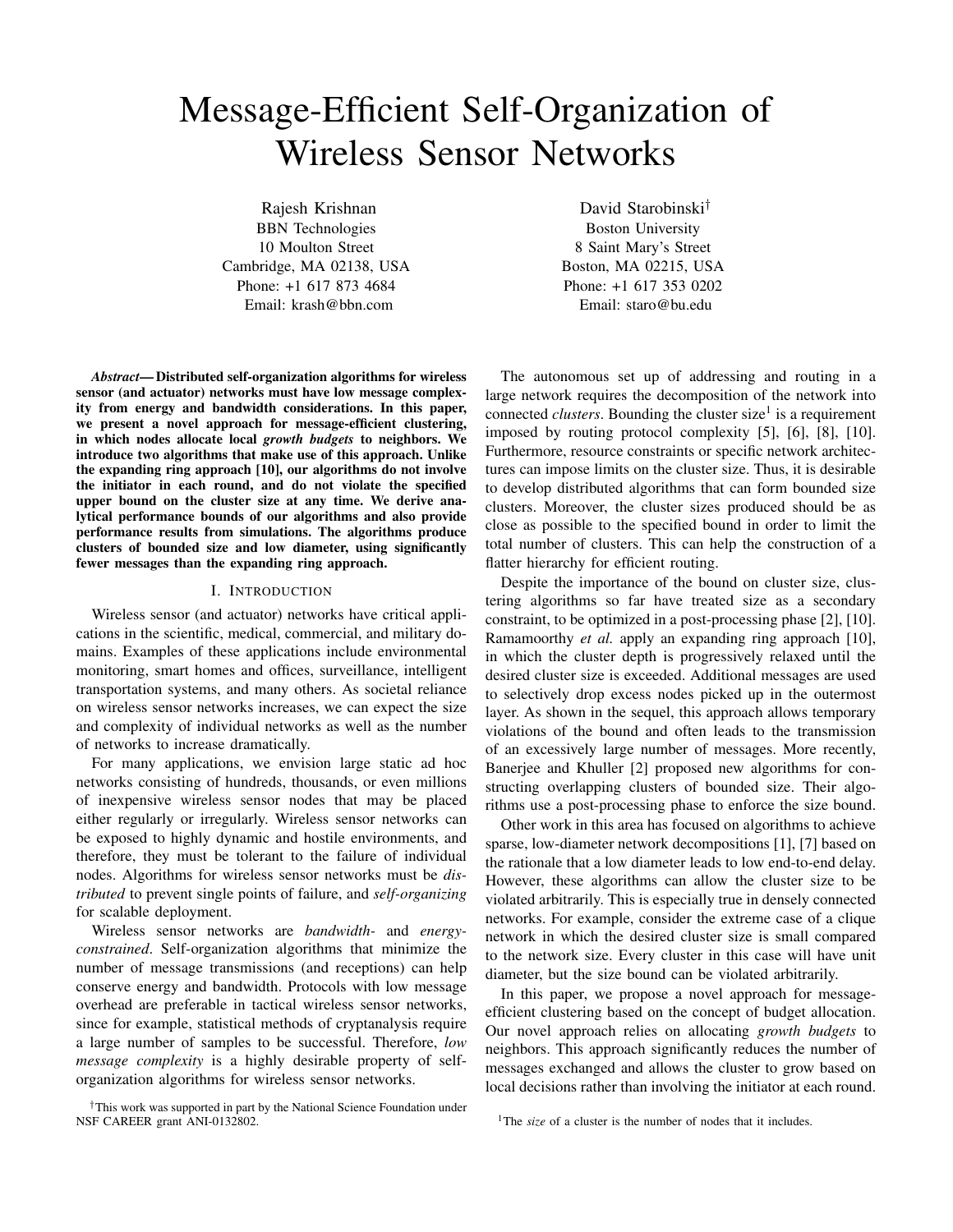

Fig. 1. Distributed algorithms for bounded size clustering.

We introduce two algorithms making use of this approach. The first algorithm called *Rapid* produces clusters of bounded size. This algorithm uses few messages, but has a poor worst-case analytical performance. The second algorithm called *Persistent* persistently tries to produce a cluster of the specified bound if possible. Simulations show that this algorithm performs well on average when building a single cluster.

Through analysis and simulation, we demonstrate that our algorithms are significantly more efficient in terms of message complexity than the expanding ring search algorithm of [10]. In our analysis scenarios that were restricted (for tractability) to the construction of a single cluster within a network, the proposed algorithms have a worst-case message complexity that is polynomial in the specified cluster size, while the worstcase complexity of expanding ring search is exponential.

The proposed algorithms do not violate the cluster size bound at any time. They generally produce *flat* rather than *deep* clusters <sup>2</sup>. This is advantageous because flat clusters lead to smaller end-to-end delays.

This paper is organized as follows. In Section II, we describe the proposed Rapid and Persistent algorithms and apply them to network decomposition of wireless sensor networks. We present a performance analysis of the algorithms in Section III, followed by simulation results in Section IV. The last section of this paper is devoted to concluding remarks, followed by bibliographic references at the end.

## II. ALGORITHMS

In this section, we describe two novel algorithms to produce clusters of bounded size – Algorithm Rapid and Algorithm Persistent. We also describe the Expanding Ring algorithm [10], which we use as a baseline for performance evaluation. We note here that an arbitrary network cannot always be decomposed into non-overlapping clusters of a particular size. For example, with a star topology, once the hub node is assigned to a cluster, then all unclustered nodes will end up in single node clusters.

 $2$ It is possible to build clusters of a bounded size by using a depth-firstsearch (DFS) algorithm, but in large networks, this can result in deep clusters.

We provide the definitions of some terms used in this paper. We consider a network  $G = (V, E)$  with  $|V| = n$  nodes and  $|E| = m$  edges. Nodes in G can send (and receive) messages to (from) its neighbors. Every node  $v \in V$  has a unique identity  $ID(v)$ . Each node initially knows only its own identity and the identities of its immediate neighbors in G.

A *cluster* is a connected component of the original graph G together a node designated as the initiator in the cluster and a spanning tree (a by-product of clustering) [1]. An *initiator*  $v_0 \in V$  is a node that is permitted to initiate the process of clustering by sending messages. The *size* of a cluster is the number of nodes belonging to it. The bound on the maximum cluster size is B, where B is smaller than n. The *depth* of the cluster is the height of the associated spanning tree.

# *A. Algorithm Expanding Ring*

Ramamoorthy *et al.* present an algorithm for bounded size clustering based on an expanding ring search [10]. The Expanding Ring algorithm proceeds in rounds starting with a maximum hop limit of 1. In each round of the algorithm, the initiator sends messages with a scope set to one hop more than the previous round. At the end of each round, the initiator knows the total number and IDs of nodes that are added in the last layer, that is, nodes at a distance equal to the maximum hops for that round. Eventually, after a few rounds, the cluster size bound will be exceeded. For example, in Figure 1(a), a bound of 8 is exceeded at 2 hops resulting in a cluster containing 10 nodes.

The initiator then sends another message containing a list of (arbitrary chosen) nodes in the last layer to be dropped from the cluster in order to achieve the bound. This message is then forwarded successively to all children.

### *B. Algorithm Rapid*

In this algorithm, the initiator is assigned a budget of  $B$ , of which it accounts for itself and *evenly* distributes B−1 among its neighbors by sending a message to each one of them. An arbitrary subset is chosen if there are more neighbors than the budget. The neighbors that receive the message, account for themselves and distribute the remaining among all their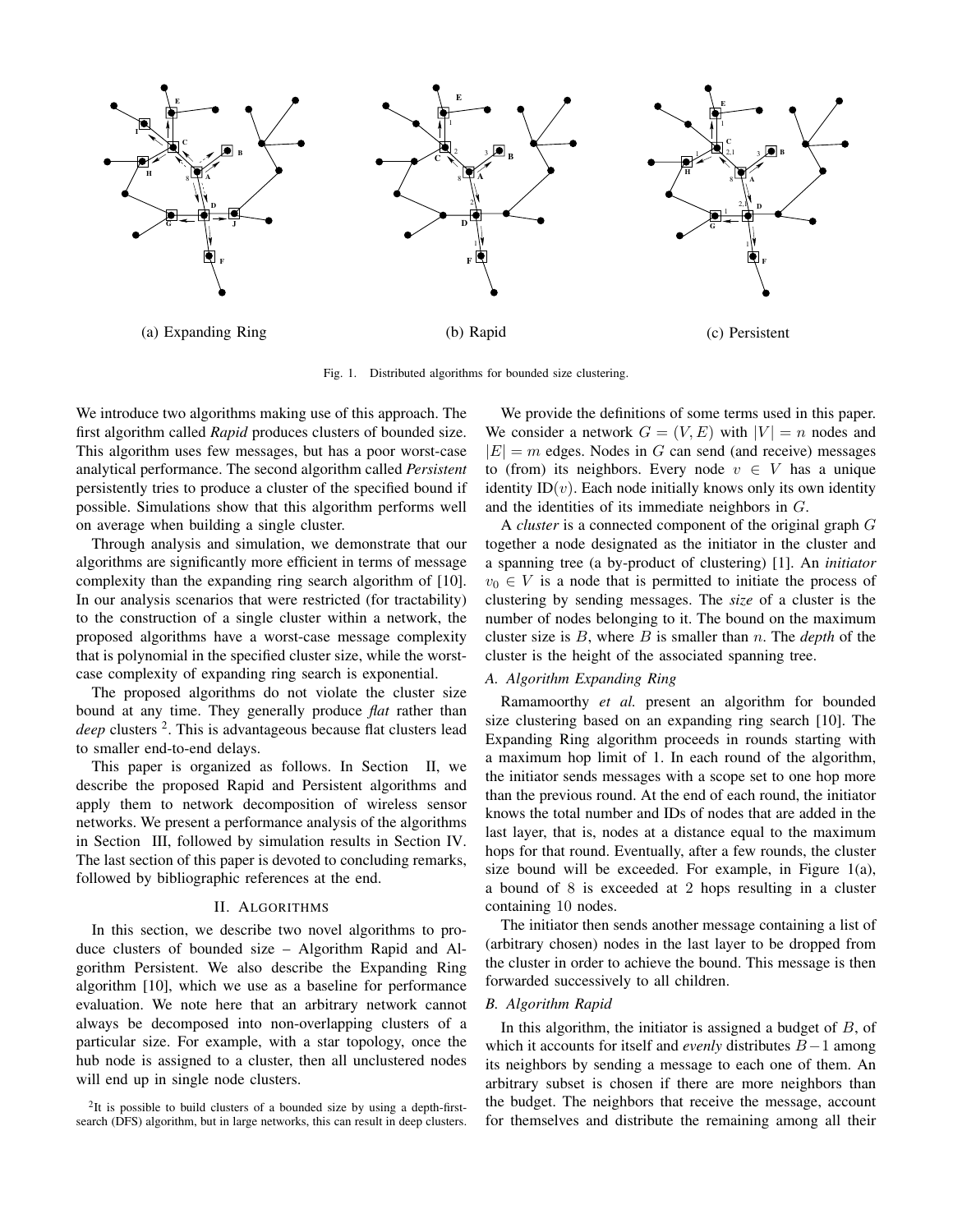neighbors except the parent. The messages propagate until they reach a stage where the budget is exhausted. This algorithm is illustrated in Figure 1(b) in which a bound of 8 results in forming an actual cluster of size 6. Note that the initiator (node A) allocates a budget of 3 to a neighbor (node B) which is a leaf and can add only 1 node to the cluster.

Each node that receives a message sends an acknowledgment to its parent when either the budget is exhausted or it has received acknowledgments from all its children. The algorithm terminates when the initiator receives acknowledgments from all the neighbors it sent a message to. The acknowledgments can be used to convey the size and depth of the subtree and the maximum hop count reached. The initiator can use this to determine the size and depth of the cluster. Furthermore, by including hop count information in the messages and acknowledgments, a modified algorithm can limit the depth of the cluster, but this can affect the cluster size achieved.

# *C. Algorithm Persistent*

The Rapid algorithm presented in the previous section has a low message complexity, at most  $2(B - 1)$  messages (see Section III). However, in the worst-case it can produce clusters that are very small when compared to the desired bound. Decomposing a network into a large number of small clusters can lead to inefficient routing.

Algorithm Persistent that we present next, uses more messages than Algorithm Rapid to significantly improve the worstcase behavior, that is, the smallest cluster size produced.

Using the Persistent algorithm, the initiator is provided a budget of B, of which it accounts for itself and evenly distributes  $B - 1$  among its neighbors via messages. An arbitrary subset is chosen if there are more neighbors than the budget. The neighbors which receive the message, account for themselves and distribute the remaining among all their neighbors except the parent. The messages propagate until they reach a stage where the budget is exhausted.

In this algorithm, each node that receives a message does not send an acknowledgment to its parent immediately on receiving acknowledgments from all its children. It computes the size of the subtree and compares it to the budget allocated to it. It distributes the shortfall among its neighbors that either were not explored previously or met all previously allocated budgets. When either the budget is met or when further growth is not possible, it returns an acknowledgment to its parent. The algorithm terminates when the initiator determines that the bound has been met or when no further growth is possible (for example, there are not enough nodes adjacent to the cluster that are free to join this cluster.) This algorithm is illustrated in Figure 1(c). In this example, node A first allocates a budget of 3 to node B. Node B returns an acknowledgment to node A, with a budget consumption of 1. Node A then equally allocates the surplus budget of 2 among its other children (C and D).

In the presence of a single initiator, Algorithm Persistent produces a cluster of the specified bound. When a cluster of the specified size cannot be constructed (because not enough unclustered nodes are available), it attempts to build the largest cluster possible.

#### *D. Network decomposition*

The three algorithms described above, can each produce a single cluster of bounded size. We can apply any one of them to perform network decomposition into clusters of bounded size using the simple procedure described below.

Each node that comes up waits for clustering messages from its neighbors. When a timeout (randomly chosen within a configured interval) occurs, the node becomes an initiator itself and invokes one of the three clustering algorithms. The process continues until all the nodes in the network are clustered.

## III. ANALYSIS

In the context of wireless sensor networks with energylimited and bandwidth-limited devices, message complexity is the metric of choice to evaluate the efficiency of an algorithm. In this section, we analyze the message complexity of the three algorithms when applied to both the construction of a single cluster and network decomposition.

In Section III-A, we show that in the presence of a single initiator the Rapid and Persistent algorithms have a worst-case message complexity that is polynomial in the specified bound. The Expanding Ring algorithm has a worst-case message complexity that is proportional to the size of the entire network, and this can be very large.

In Section III-B, we show that the Rapid algorithm can produce very small clusters in the worst case, even with a single initiator. We show that in such a case, the other two algorithms produce a cluster of size equal to the specified upper bound.

In Section III-C, we analyze the message complexity of the algorithms when applied to network decomposition. For tractability of analysis, we restrict ourselves to clique and ring topologies, which represent dense and sparse topologies respectively. On a clique topology, we show that the averagecase message complexity of the Persistent algorithm is significantly lower than that of the Expanding Ring algorithm, although both produce the same number of clusters. On a ring topology, the two algorithms have similar asymptotic message complexity, and produce the same number of clusters. From this analysis, we can expect that the Persistent algorithm will require fewer messages on average than the Expanding Ring algorithm for the decomposition of dense networks. Simulations presented later validate this conclusion.

For the purpose of analysis, we assume that during the clustering process: (i) the graph is connected, (ii) there are no changes in the network topology, and (ii) no messages are lost during clustering.

# *A. Message Complexity for Creating a Single Cluster*

*Lemma 1:* Algorithm Rapid uses  $O(B)$  messages.

Proof: Each message sent by a node to one of its neighbors implies that the total budget is reduced by at least 1. Since the initial budget is B, there will be at most  $B - 1$  messages (or  $2(B-1)$  messages, if one includes the acknowledgments).  $\blacksquare$ 

*Lemma 2:* Algorithm Persistent has a worst-case message complexity that is polynomial in B.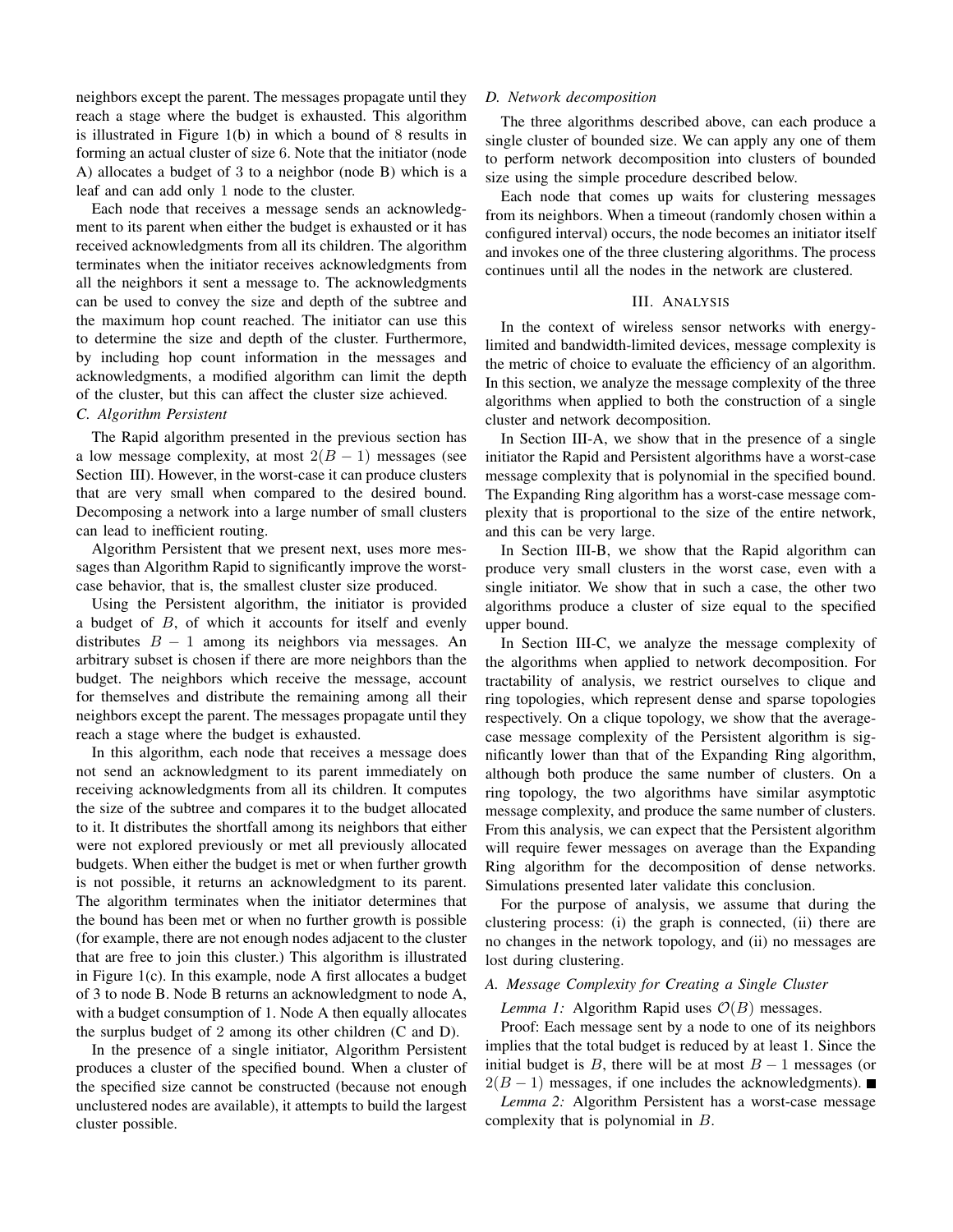Proof: The budget can be reallocated at most  $B$  times by each node on the spanning tree. So the total number of messages on each link of spanning tree is  $\mathcal{O}(B)$  in the worstcase. Each node in the spanning tree could have sent messages to at most  $\mathcal{O}(B)$  neighbors that have not been included in the spanning tree as a child of the given node. Again the number of messages wasted is  $\mathcal{O}(B^2)$ . Thus the worst-case message complexity of Algorithm Persistent is polynomial in  $B$ .

*Lemma 3:* Algorithm Expanding Ring uses  $\mathcal{O}(n)$  messages. Proof: In any round in which the cluster size is less than B, the total number of messages exchanged is polynomial in B. In the worst case, all nodes in the network may be sent messages in the last round. Therefore, the worst-case message complexity of expanding ring search is  $\mathcal{O}(n)$ .

From the lemmas above, we see that the proposed Rapid and Persistent algorithms both have message complexity that is polynomial in  $B$ . The Expanding Ring algorithm has a complexity that is not related to  $B$  and can be very large (e.g.  $n = 2^B$ ).

# *B. Cluster Size with Unique Initiator*

*Lemma 4:* Algorithm Rapid produces a cluster of size  $b \leq$ B.

Proof: It is easy to see that Algorithm Rapid produces a cluster of size  $b \leq B$ . At each stage, the total budget allocated to the node and its neighbors by the algorithm is no more than the budget available at that stage. Since the initiator has a budget of B, the size of the cluster can not exceed  $B$ .

*Theorem 1:* With a unique initiator, the lower bound on the worst-case cluster size produced by Algorithm Rapid is  $e^{W(\log B)}$  where W is the Lambert-W function<sup>3</sup>.

Proof sketch: Suppose the worst-case cluster size produced is  $T(B) \leq B$ . In order to achieve the worst case, the algorithm must achieve the minimum growth possible at each stage (namely 1), and waste the maximum possible fraction of the total budget available at that stage.

Clearly, each node in the worst-case cluster has no more than  $T(B)$  neighbors and at least one neighbor which will be able to use the budget, since G is connected and  $n > B$ .

In the worst case, the initial budget  $B$  is reduced by a factor of  $T(B)$  at each stage. With a growth by 1 node at each stage and an initial budget of  $B$ , the total number of steps does not exceed  $T(B)$ . Since the budget must be exhausted after  $T(B)$  stages, this leads to the inequality:  $\frac{B}{T(B)^{T(B)}} \leq 1$ . The solution for  $f(x)^{f(x)} = x$  is  $f(x) = e^{W(\log x)}$  where  $W(x)$  is the Lambert W-function. Thus  $T(B) \geq e^{W(\log B)}$ .

*Lemma 5:* Algorithm Persistent produces a cluster of size B if the initiator is unique.

Proof: Each node (including the initiator) recursively reallocates the unutilized budget until either the entire budget is exhausted or no more growth is possible. Since the graph is connected, is larger in size than the cluster size bound, and no nodes are unavailable to this initiator since it is unique, Algorithm Persistent produces a cluster of size  $B$ .

<sup>3</sup>The Lambert-W function is the inverse of the function  $f(W) = We^W$ , and has the series expansion  $W(x) = \sum_{n=1}^{\infty} \frac{(-n)^{n-1}}{n!} x^n$ .

*Lemma 6:* Algorithm Expanding Ring produces a cluster of size  $B$  if the initiator is unique.

Proof: It is easy to see that Algorithm Expanding Ring produces a cluster of size  $B$ , since it recursively expands the cluster by one hop until either the cluster size equals or exceeds the bound, and then sheds the excess nodes from the last layer if necessary. ■

From the above discussion, we see that the Rapid algorithm may produce very small clusters in the worst case, even with a unique initiator. In such a case, the other two algorithms produce a cluster of size equal to the specified upper bound.

# *C. Message Complexity of Network Decomposition*

We analyze the message complexity of network decomposition of two regular topologies – clique and ring – that represent extremes of sparse and dense topologies respectively. The analysis provides insight into the message complexity of the algorithms both in sparsely and densely-connected graphs.

The analysis in the case of a general graph is difficult. The actual set of initiators and the specific sequence in which they become active will affect the number of clusters, the size of individual clusters, and the total number of messages used. Therefore, in order to simplify the message complexity analysis (and to isolate the effects of implementation details), we assume that only one initiator is active at any given time. In the case of the ring, we also assume that an unclustered neighbor of the last cluster is chosen as the next initiator. Furthermore, the regularity of the ring and clique topologies makes the choice of initiators less critical to the performance analysis. Our simulation-based comparisons (in Section IV) extend to other general topologies and cases in which multiple initiators are concurrently active.

In these two topologies, both the Persistent and Expanding Ring Algorithm produce the same number of clusters. We have computed the worst-case and average-case message complexity, which are summarized in Table I. Our analysis shows that on a clique topology, the Persistent algorithm requires significantly fewer messages on average than the Expanding Ring algorithm. On a ring topology, the two algorithms have the same message complexity.

### IV. SIMULATION RESULTS

In this section, we compare the performance of the Rapid, Persistent, and the Expanding Ring algorithms using the ns-2 simulator [9]. We consider two cases: (i) when only one initiator is present and a single cluster is produced, and (ii) network decomposition.

## TABLE I

MESSAGE COMPLEXITY OF NETWORK DECOMPOSITION IN CLIQUE AND RING TOPOLOGIES OF SIZE n.

|            | Clique                  |                  | Ring                   |
|------------|-------------------------|------------------|------------------------|
|            | Average case            | Worst case       | Average and Worst case |
| Persistent | $\mathcal{O}(n \log n)$ | $\mathcal{O}(n)$ | (n)                    |
| Exp. Ring  |                         |                  | $n_{\cdot}$            |
|            |                         |                  |                        |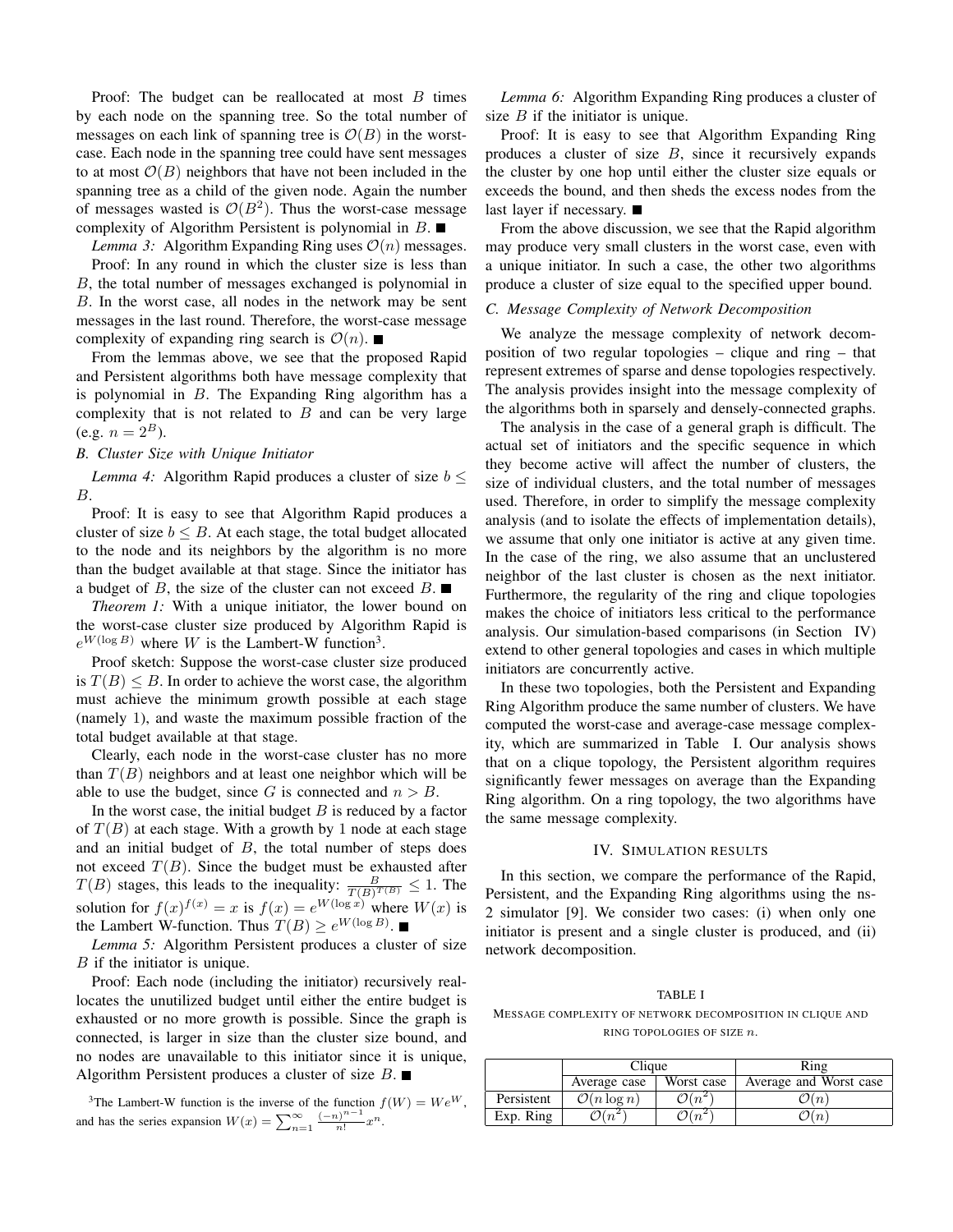

Fig. 2. Performance of the algorithms with bound = 32 for different  $\alpha$ . Each point is averaged over 10 different 200-node random graphs.

We used the GT-ITM tool [3] to generate random graphs based on the Erdos-Renyi model with edge probability  $\alpha$ chosen from the set {0.0177, 0.0354, 0.0531, 0.0708, 0.0885}. The capacity and delay for all links were set to 1Mb/s and 10 ms respectively.

### *A. Single cluster performance*

First, we consider the case of one initiator producing a single cluster. The node numbered 0 was arbitrarily chosen as the initiator and was given a size bound chosen from the range {2, 4, 8, 16, 32, 48, 64, 80, 96, 112, 128}. We ran the three algorithms – Rapid, Persistent, and Expanding Ring – on the graphs, and compared the size and depth of the clusters produced, and the number of messages exchanged. Each data point is computed by averaging the results from 10 different 200-node graphs for each given  $\alpha$ .

Figure 2 shows the effect of graph density on the performance of our algorithms. We have plotted the results for a cluster size bound of 32, and we have noted a similar trend with other cluster size bounds. The proposed algorithms use far fewer messages than the Expanding Ring algorithm (a difference of almost an order of magnitude in some cases). We can make two observations as the graph density increases: (i) The number of messages required by our algorithms increases only marginally; in contrast, the number of messages required by the baseline Expanding Ring algorithm increases rapidly. (ii) The depth of the clusters produced by our algorithms approaches the best possible, matching those produced by the Expanding Ring algorithm.

We note that the clusters produced by the Rapid algorithm are larger than the analytical worst-case size, and are quite close to the specified bound.

## *B. Network decomposition performance*

In this section, we consider the case of network decomposition using the three algorithms. The size bound was chosen from the range  $\{8, 16, 32, 64\}$ . We compare the three algorithms using the number of clusters produced, the average cluster size and the number of messages exchanged. Each data point is computed by averaging the results from 100 different 400-node graphs for each given  $\alpha$ .

Figure 3 shows the performance of our algorithms when applied to network decomposition for different size bounds in networks with edge probability  $\alpha = 0.0354$ . We see that the Rapid and Persistent algorithms continue to use far fewer messages in comparison to the expanding ring algorithm. The Persistent algorithm is similar to the Expanding Ring in terms of the number of clusters (and the average cluster size). Even though the Rapid algorithm retains its message efficiency, it produces a large number of clusters.

Figure 4 shows network decomposition performance with a size bound of 32 for different graph densities. As expected, the simple Rapid algorithm produces a large number of clusters when compared to the other two algorithms. As the density increases, the number of messages required for network decomposition by both the Rapid and Persistent algorithms increases marginally; with the Expanding Ring algorithm the number of messages required increases rapidly as the density increases. At the same time, the Persistent algorithm produces roughly the same number of clusters as the Expanding Ring algorithm.

#### V. CONCLUSIONS AND FUTURE WORK

In this paper we presented novel algorithms that produce clusters of bounded size in which nodes allocate local *growth budgets* to neighbors to avoid involving the initiator in each round; they do not violate the specified upper bound on the cluster size at any time. The proposed algorithms also produce